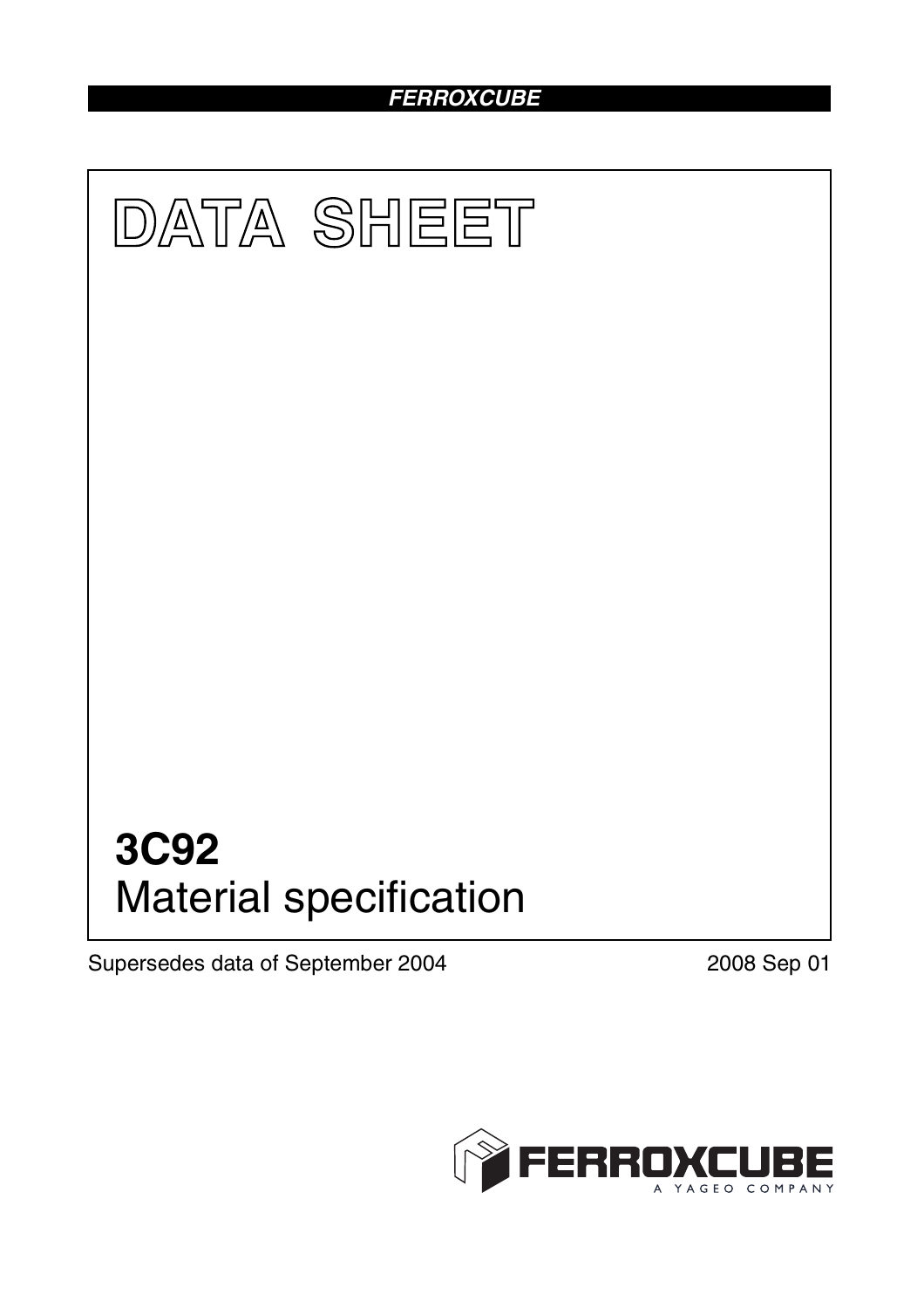# Material specification **3C92**

### **3C92 SPECIFICATIONS**

#### A low frequency, high Bsat power material for use in power inductors at frequencies up to 0.2 MHz.

| <b>SYMBOL</b>  | <b>CONDITIONS</b>                    | <b>VALUE</b>   | <b>UNIT</b>       |
|----------------|--------------------------------------|----------------|-------------------|
| $\mu_i$        | 25 °C; ≤10 kHz;<br>$0.25$ mT         | 1500 ±20%      |                   |
| $\mu_{a}$      | 100 °C; 25 kHz;<br>200 mT            | $\approx 5000$ |                   |
| B              | 25 °C; 10 kHz;<br>1200 A/m           | $\approx 540$  | mT                |
|                | 100 °C; 10 kHz;<br>1200 A/m          | $\approx 460$  |                   |
|                | 140 °C; 10 kHz;<br>1200 A/m          | $\approx 400$  |                   |
| P <sub>V</sub> | 100 °C; 100 kHz;<br>$100 \text{ mT}$ | $\approx 50$   | kW/m <sup>3</sup> |
|                | 100 °C; 100 kHz;<br>200 mT           | $\approx 350$  |                   |
| $\rho$         | DC; 25 °C                            | $\approx 5$    | $\Omega$ m        |
| $T_{\rm C}$    |                                      | $\geq$ 280     | °C                |
| density        |                                      | $\approx 4800$ | kg/m <sup>3</sup> |





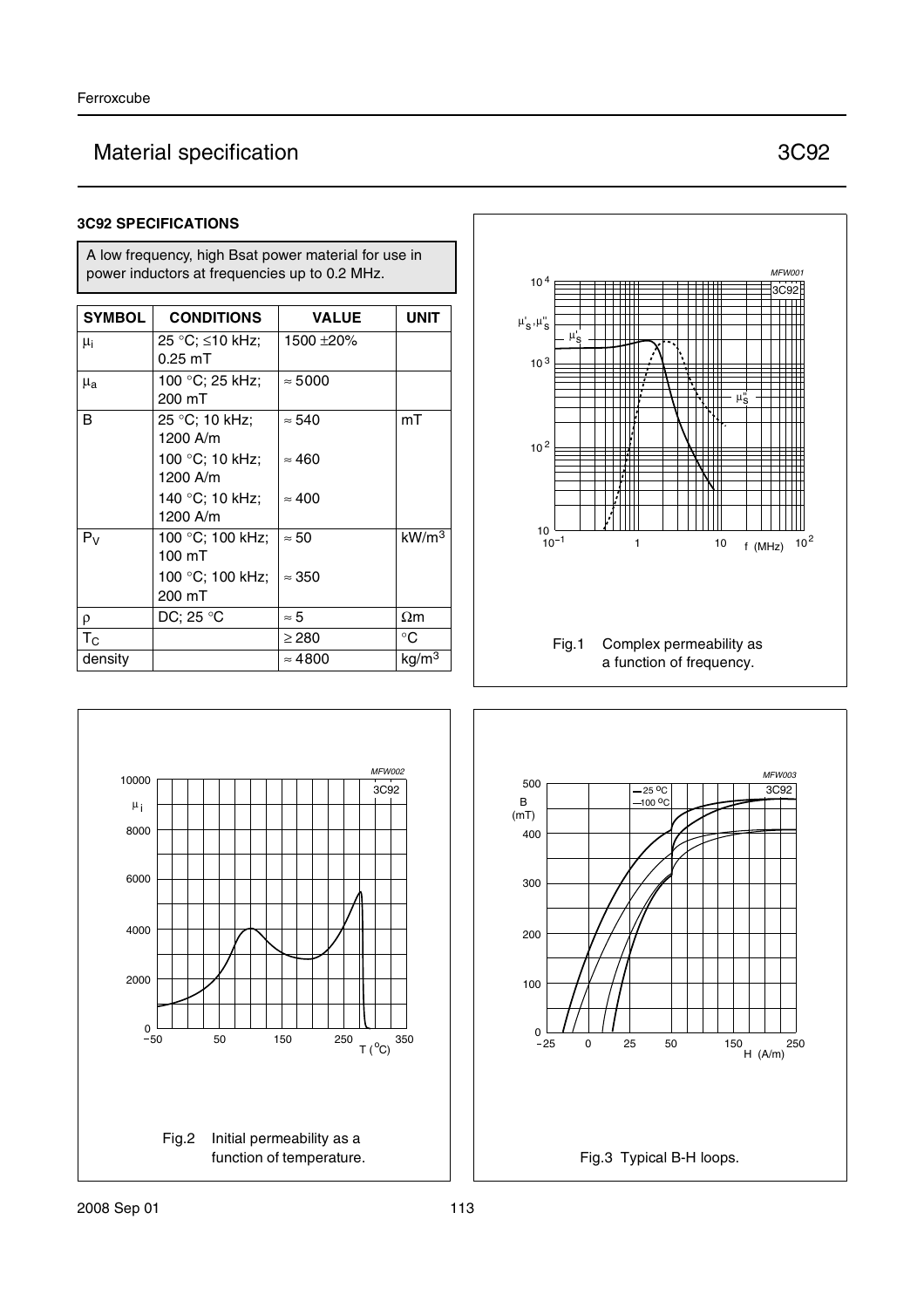# Material specification **3C92**